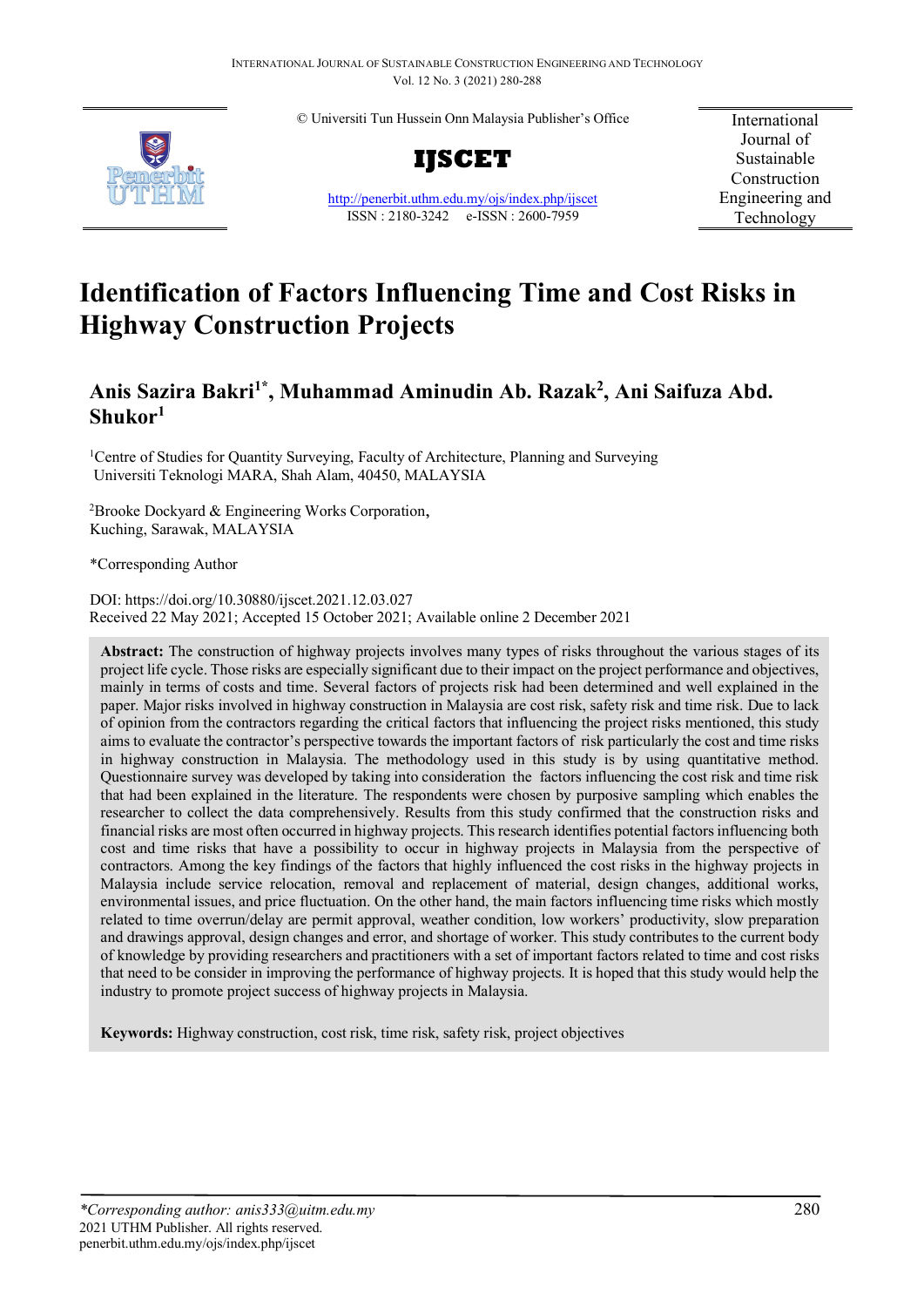#### **1. Introduction**

Highway system in Malaysia plays an essential role in the infrastructure provision and necessary to enhance the nation's competitiveness over its competitors. The development in Malaysia is certainly interrelated with infrastructure development. From this point of view, the development of infrastructure particularly in highway construction, within a certain area, is a sign that the area will be developed soon. Under the 11th Malaysia Plan (11MP), RM259 billion had been allocated for various development works, including high-impact transportation projects such as the Light Rail Transit Line 3, the East Coast Rail Link, the Klang Valley Mass Rapid Transit Line 2 (MRT2), and the Pan Borneo Highway (Bernama, 2020). The 11MP aimed to implement strategies to enhanced connectivity across transport modes, covering improved safety, efficiency, and service levels; expanded port capacity, access and operations; and strengthened regulatory and institutional frameworks for the transport industry. One of the most important projects associated with these strategies includes a plan to develop the rural highways in order to attain balanced economic development across Malaysia (The Report: Malaysia, 2016). The projects include continuing work on the Central SpineRoad in central Malaysia, the Kota Bharu-Kuala Krai Highway in the north-east, the East Coast Expressway in Peninsular Malaysia, and the West Coast Expressway.

Undertaking large infrastructure projects such as highway construction, requires a lot of consideration in relation to managing the risks throughout the life cycle of the projects. If compared to other construction projects, highwayprojects are often recognized as high-risk projects due to its importance to a nation's economic, societal, and political development (Donaldson, 2018). Furthermore, according to Wibowo & Alfen (2015) highway projects are onlyrecognized as successful if finished within the allocated time and budget, meets predetermined requirements and objectives, and cause minimal disruptions to the environment. However, although governments are urging for successful highway projects because of its importance, the Malaysia's economic growth are negatively affected by these projects due to delays and cost overruns (Bank Negara Malaysia, 2018). Riaz, Martin, & Cheung (2011) found in their study that project delays always plague the Malaysian construction industry and the critical factor that contribute to this delay occurrence are risks. In addition, delay in construction has been protracted and almost 80% public sector project are facing delay problems (Riazi & Fiona, 2013). They also indicate that failure in completing the projects within the stipulated time has cause loss to the revenue of the government, loss of reputation, public complaints and affect the industry's GDP contribution.

According to Ramanathan, Narayanan, & Idrus (2012), the effect of delay in project completion had caused the dissatisfaction to all parties involved in the construction project. The occurrence of delays may be due to the nature of the construction itself which is fraud with risks and uncertainties. Risk identification should seek to capture all significant risks and identify potential threats at the earliest possible opportunity in order that a systematic and manageable approach can be employed in time to implement the necessary actions. PMBOK, (2013) mention that the key benefit of this process is the documentation of existing risks and the knowledge and ability it provides to the project team to anticipate events. Project risks often tend to be interrelated, but they can sometimes be considered in isolation. In relation to the construction of highway in Malaysia, there are certain risks that need to be considered in order to deliver the project within the targeted project performance. Therefore, there is a need to explore and identify the project risk involved in highway construction in Malaysia based on current situation. The major risks that usually occurs in the highway construction are cost risks, time risks and safety risks.

Various researchers have identified the main factors affecting risks on their local highway projects to find opportunities for improvements. However, with regard to Malaysia's construction industry, there are still lack of research in the current body of literature that focus on the risk factors for highway projects. Previous studies were more focus on identification of risks based on different categories of risks such as, political risks, construction risks, operating risks, market & revenue risks, and financial risks. Hence, the aim of this study is to evaluate the factors influencing cost and time risks for highway construction based on contractors' perspectives. It is important to have a critical assessment of risk factors in the implementation of highway construction project since it helps to ensure successful project performance.

# **2. Literature Review**

#### **2.1 Risks in Highway Construction Project**

According to Goh & Abdul-Rahman, (2013), there are different types of risks involved in different stages of construction project life cycle. Common stages in life cycle construction project are feasibility, design, tendering, construction and handing over and maintenance. Based on Goh & Abdul-Rahman (2013) findings, the construction stage was found as the project stage with higher frequency of risks due to involvement of many investments and longer completion period. Based on research done by Mahamid (2011) and Al-Najjar & Janura (2008), it can be concluded that most likely both building construction and highway construction project has similar factors of risk that contribute to the cost overrun and time delay. Research done by Wang, Dulaimi, & Yousuf, (2013) concluded that risks associated with infrastructure projects in Malaysia which focused on highway projects are under the following categories:

- *i) Political risks:* Government support is the main and important factor which contributes to the ease of the construction of highway in Malaysia. The support may come from the authorizing and approvals of the project, financing partly of concession period and clear framework regarding issues for regulatory and other issues that might arise.
- *ii) Construction risks*: Common risk exist in the construction phase are land acquisition and compensation,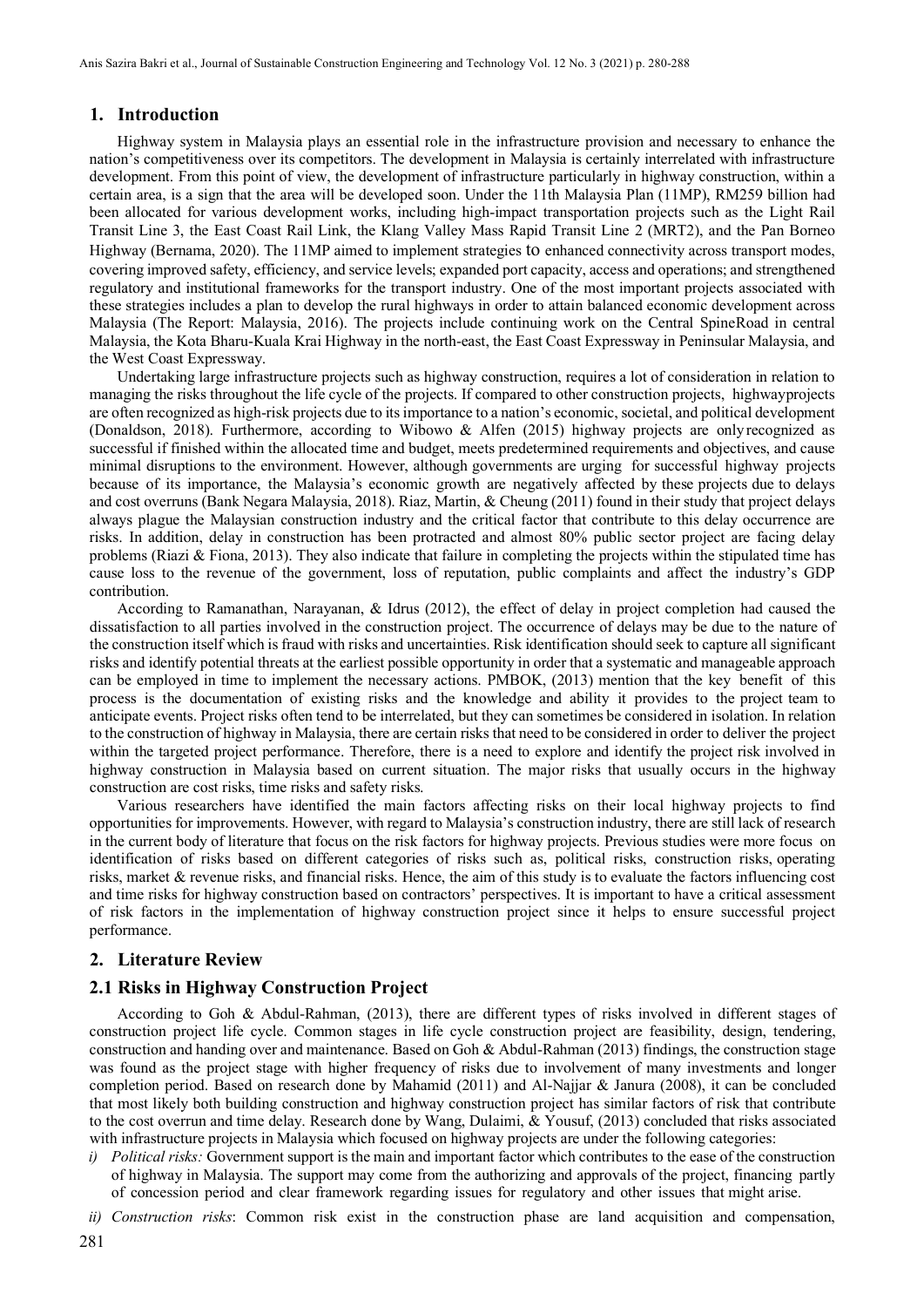environmental, cost overruns, safety and delay to complete the project within stipulated time and performance.

- *iii) Operating risks:* Operation risk involves the possibility that the operation expenditure will increase beyond what was budgeted and will affect the projected revenue of the entire project. Operation may include such as risks in technology, interfacing with other development near the current highway location and also the cost overrun.
- *iv) Market and revenue* risks: Most highways in Malaysia raised the revenue from the collection of tolls. The sensitivity of toll charges in term of fare changes may affect the revenue of the concession company. Government intervention in controlling the toll charges will is important to control the risk in revenue matters.
- *v) Financial risks*: It is derived from the interest rate and inflation. Risk of interest rate will impact the project when the actual financing cost is higher than anticipated cost. Inflation risk occurs during the operation phase of the construction; mostly affecting the materials and equipment. It can be concluded that the impact of financial risk is cost overrun to the project.

#### **2.2 Factors of Cost Risk**

Risk of cost in construction of highway encountered when actual project cost over the budgeted cost. Angelo & Reina (2002) found that cost overrun is a serious matter in construction and this issue need to be addressed urgently. Based on studied on cost overrun on different types of project, Aljohani, Ahiaga-Dagbui & Moore (2017) found that 173 causes of cost overrun have been found in seventeen contexts with the main potential causes being: frequent design change, contractors' financing, payment delay for completed work, lack of contractor experience, poor cost estimation, poor tendering documentation, and poor material management. 50 percent of construction project suffer cost overrun problem. Based on a systematic literature review carried out by Ariyanto, Purba & Purba (2020), it was found that from 50 identified risks, there are 11 risks originating from financial factors. They highlighted that finance is an important factor in the implementation of highway construction projects, and to avoid problems during project implementation project financing must be managed properly.

Many researchers have done studies with regards to the factor that contributes to the project cost risks. Flyvbjerg, Skamris & Buhl. (2004) revealed that 9 out of 10 construction projects experienced cost overrun with an average budget overrun of 28%. 258 construction projects in 20 countries were studied where the cost performance were very poor. Another study conducted by Cantarelli et al. (2009) revealed that cost overrun is a common issue in construction projects, in which they investigated 87 no. of projects and found that on average 10.3% of projects faced cost overruns. Meanwhile in other research, it was found that there are 6 critical factors of cost overrun in construction of highway project such as design changes, contract tender price changes, increase in quantity measure, latent condition, removal and replacement of material due to change in design and design changes due to environmental issues (Creedy, Skitmore & Wong, 2010).

#### **2.3 Factors of Time Risk**

Construction industry involves with time constraints and require the parties involved to have proper time management. Delay occurrences in construction project is related with time management. If the time management of the project is not managed properly, the issue such as delay project abandoned will be not resolved and will affect the occurrence of another. To have proper time management, factors of time risk shall be considered by the organisation involved. According to Assaf and Al-Hejji (2006) 70% of projects experienced time overrun. The average time delay ranges from 10% to 30% of the original duration of the project. The study identified six (6) main causes including change order, delay in progress payment, ineffective planning and scheduling of project by contractor, poor site management and supervision by contractor, shortage of labours and difficulties in financing project by contractor as most critical factors responsible for this time overrun.

Further study by Enhassi, Arain, & Al-Raee, (2010) found that the factors that affecting time risk is problem between project stakeholders such as owners, contractor and sub-contractor, consultants and legal. This factor definitelywill affect the project completion with the possibility of actual completion more than budgeted time. Other than that, Kazaz & Ulubeyli, (2012) found that there are five critical factors that affecting the project time risks which are changes in design and material, payment delay, cash flow diagram, financial problem of the Contractor and low workers' productivity.

#### **3. Methodology**

The research process started with deriving the literature review on the issues of risks in a construction project. There is a little conducted and hence the lack of peer-reviewed articles published on the topic, the literature search is extended to cover the potential risks in highway construction projects by reviewing factors that could negatively affect the success of a project.

This research applied a quantitative research design with 130 sets of questionnaires to suit the aims and objectives of the research. The survey conducted in two stages which are the postal questionnaire and face to face questionnaire session. To get the efficiency of the response rate, the questionnaires were purposely designed to be short and simple while the face-to-face questionnaire session were took place at head offices or site of the organisation. The questionnaire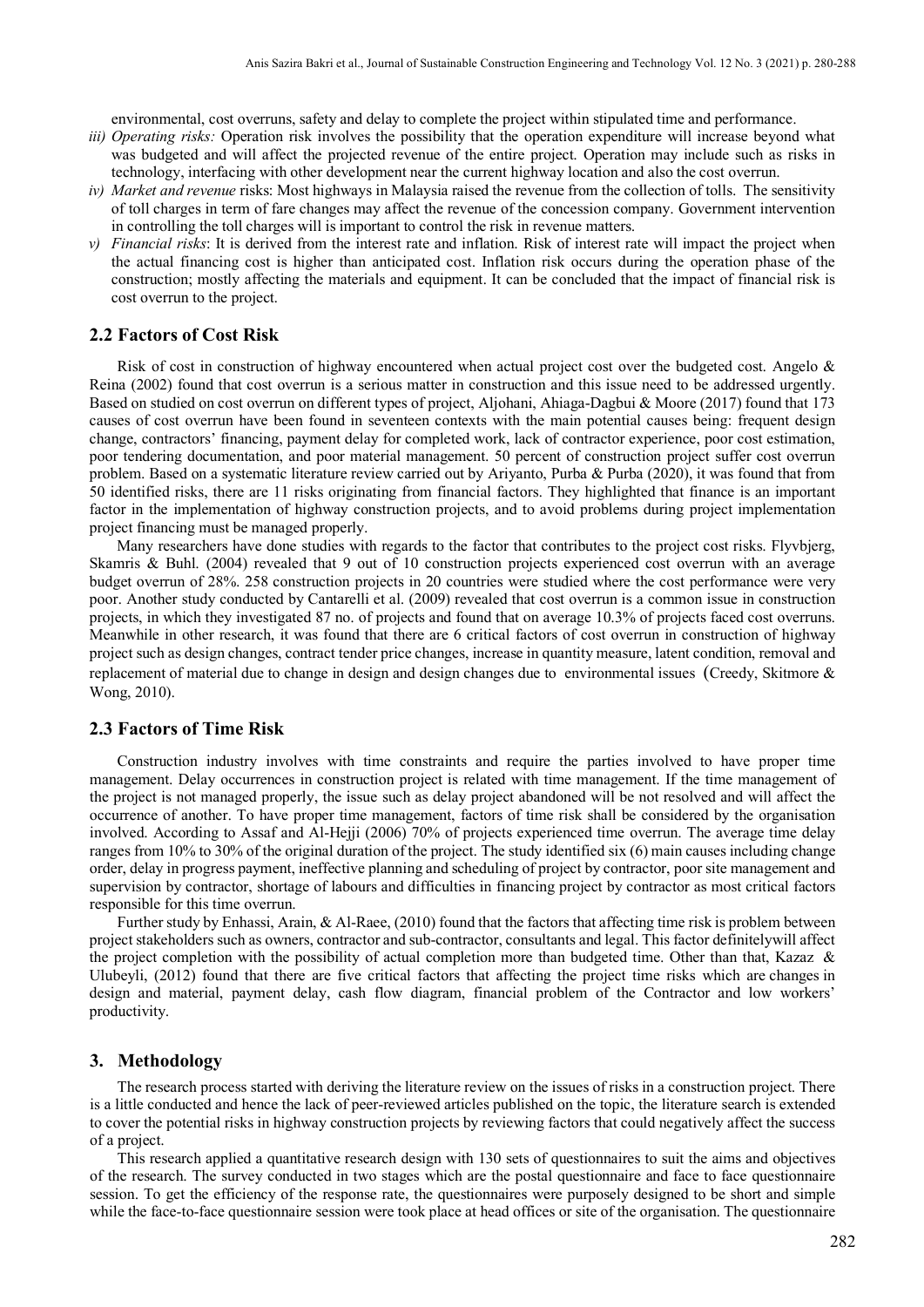was tested by pilot survey to determine the reliability of each question before final questionnaire distributed to the respondents. The questionnaire was tested among the selected population and the feedback received were useful to finalise the questionnaire. The questionnaires are replicated from previous researcher questionnaires and concentrated to G5, G6 and G7 contractors registered with the Construction Industry Development Board (CIDB) Malaysia which involved or have experience in highway constructions within Klang Valley. Data gained were gatheredand analysed to get the findings. The data collected is analysed by using Statistical Packages for Social Science (SPSS) version 21.0. After total average score mean values were analysed and arranged by its frequency and ranking, theresults were further analysed by using Landell's scale either Low (1.0-2.33), Moderate (2.34-3.68) or High (3.69-5.00). This was to determine the classification scale of all the variables from the rankings such as cost risk and time risk for this study.

#### **4. Result and Discussion**

#### **4.1 Respondents' Background**

The total of questionnaires distributed was 130 and only 65 questionnaires (50%) were received for data analysis. The first part of the questionnaires consists of the respondent's working experience. The results revealed that, 46.2 percent (%) of the respondents having working experience between 11 to 15 years, 24.6 percent (%) have experience more than 16 years, while 20 percent (%) have the working experience between 6 to 10 years, and the lowestexperience which is less than 5 years constitute 9.2 percent (%) of the respondents only.

|  | Table 1 - Company registration grade |  |
|--|--------------------------------------|--|
|  |                                      |  |

**Table 1 - Company registration grade Table 2 - Number of highway project involved**

| Company<br><b>Registration Grade</b> | Frequency | Percent<br>(%) | Number of Highway<br>Project Involved | Frequency | Percent<br>$\frac{(0)}{0}$ |
|--------------------------------------|-----------|----------------|---------------------------------------|-----------|----------------------------|
|                                      |           |                | Less than 5                           |           | 32.3                       |
| G5                                   |           | 9.2            | $6 - 10$                              |           | 47.7                       |
| G6                                   | 14        | 21.5           | $11 - 15$                             |           | 18.5                       |
| G7                                   | 45        | 69.2           | 16 & above                            |           |                            |
| Total                                | 00        | 100.0          | Total                                 | O.        | 100.0                      |

The second part of the questionnaire consists of company registration grade of the respondents. As shown on Table 1, the results revealed that 69.20 percent (%) of the respondents currently working with G7 contractor organization, 21.50 percent (%) works with G6 contractor, while the remains 9.20 percent (%) of the respondents works for G5 contractor organization. The table showed that majority of the respondents comes from G7 contractor companies and thus reflect that they constituted most of the respondents who are willing to answer the questionnaire and their involvement in highway construction is high. To obtain further understanding on the respondent knowledge and related to their experiences, it is important to analyse the number of their involvement in the highway construction project. This is to make sure that all the respondents will answer the questionnaires with the most appropriate answer to fulfil the objective of this research paper. The tabulation of the data is shown as per Table 2. The table exposed that 47.70 percent (%) of the respondents have involved between 6 to 10 numbers of highway projects, 32.30 percent (%) have involved with less than 5 projects and another 18.50 percent (%) of the respondents have involved between 11 to 15 numbers highway construction project. The remaining 1.50 percent (%) from the respondents have involved with 16 and above of highway project which is contribute the least response in the survey.

|  |  |  |  |  | <b>Table 3 - Types of involvement</b> |
|--|--|--|--|--|---------------------------------------|
|--|--|--|--|--|---------------------------------------|

| Types of Involvement | Frequency | Percent $(\% )$ |
|----------------------|-----------|-----------------|
| Main Contractor      | 23        | 35.4            |
| Sub-Contractor       | 36        | 55.4            |
| Supplier             |           | 92              |
| Total                |           | 00 O            |

To further understand the demographic pattern of the respondents, it is worthwhile to analyse their type of involvement in highway construction project. This is due to different type of involvement in the construction of highway constitute to different scope of works and responsibilities of the party. The results revealed in Table 3 shows that 55.40 percent (%) of the respondents involved as sub-contractor and another 35.40 percent (%) involved as the main contractor. While the remaining 9.20 (%) of the respondents involved as a supplier in the of construction highway.

## **4.2. Frequency of Risks in Highway Construction**

For this research, the frequency distribution table was produced in order to analyse the level occurrences of risks in highway construction and the responses were recorded using Likert scale ranging from never (1) to often (4). In addition, the variable also analysed and ranked as shown in Table 4.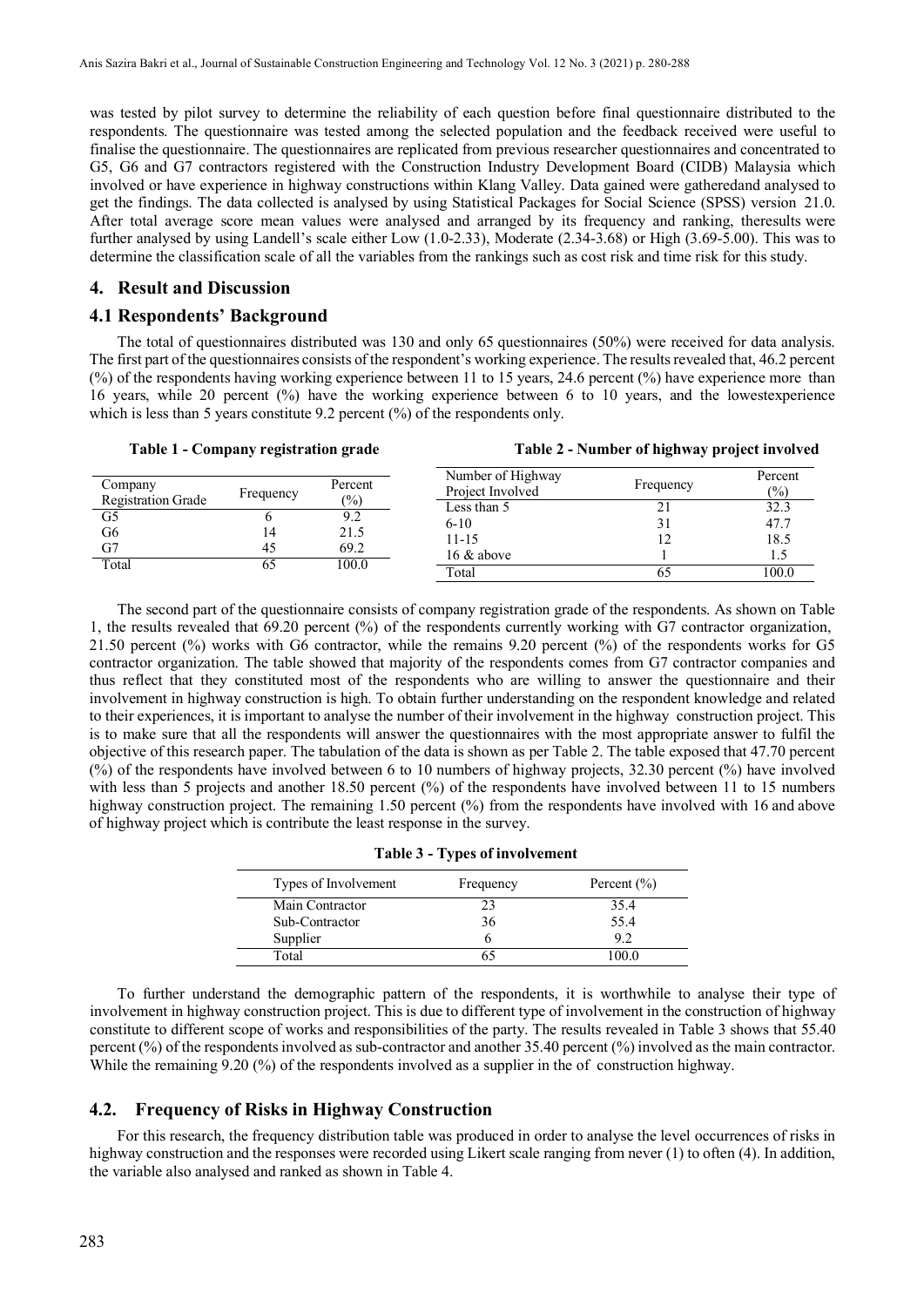| <b>Frequency of risk</b><br>occurrences |                                    | Frequency<br>respondents | of                       | the   |            |               |                          |
|-----------------------------------------|------------------------------------|--------------------------|--------------------------|-------|------------|---------------|--------------------------|
|                                         | Never<br>/ery<br><b>C</b> casional |                          | Sometimes                | Often | E<br>Total | Value<br>Mean | Ranking                  |
| Construction risk                       | 0                                  |                          | $\overline{\phantom{0}}$ | 59    | 65         | 3.89          |                          |
| Financial risk                          | $\theta$                           |                          | 42                       | 22    | 65         | 3.32          | $\mathcal{D}$            |
| Operating risk                          | $\theta$                           | 8                        | 37                       | 20    | 65         | 3.18          | $\mathcal{E}$            |
| Market and revenue risk                 | $\theta$                           | 9                        | 38                       | 18    | 65         | 3.14          |                          |
| Political risk                          | $\theta$                           | 31                       | 20                       | 14    | 65         | 2.74          | $\overline{\phantom{0}}$ |

|  | Table 4 - Data analysis and finding on frequency of risk occurrence in highway |  |
|--|--------------------------------------------------------------------------------|--|
|  | construction                                                                   |  |

Table 4 shows that construction risks are often occurred in highway construction as it ranked number 1 with the highest mean value (3.89). At the second and third ranking are financial risk (mean value= 3.32) and operating risks (mean value= 3.18) respectively. It was found that both market and revenue risks; and political risks are at the lowest rank which shows that both occurred very occasionally in highway projects. According to Wang, Dulaimi, & Yousuf, (2013), the common risks occur in the construction phase and this is similar to the result shown in Table 4 above. They identified several construction risks such as land acquisition and compensation, environmental, cost overruns, safety and delay to complete the project within stipulated time and performance.

Construction companies are particularly exposed to financial risk due to the nature of the industry, extreme competition, relatively low entry barrier, high uncertainty and risk involved, and unpredictable fluctuations in construction volume (Kolhatkar & Dutta, (2013). The statement consistent with the research findings that financial risks appeared to occur more frequent  $(2<sup>nd</sup> ranking)$  in highway projects. This can also be supported by the findings from Ariyanto, Purba & Purba (2020) based on their systematic literature review that finance is the highest risk percentage of the article analysed. The general types of financial risks as identified by Kolhatkar & Dutta arebankruptcy of project partner, fluctuation of inflation rate, fluctuation of interest rate, fluctuation of exchange rate, rise in fuel prices, insurance risk, currency exchange risk, liquidity risk, change in bank formalities and regulations. The third type of risks that is often occur in highway construction projects is operating/operational risks. This is strongly supported by Mohamed Ghazali (2009) where he identified key operational risks that have high possibility to occur in the highway projects in Malaysia include initial toll-tariff decided by the Government, traffic congestion, change of road network and overloaded freight transportation, which could cause damage to the road surface and hence affecting the operation of a particular highway.

# **4.3. Factors influencing Cost Risks**

Table 5 indicates that the respondents ranked service relocation as the first position with the mean value of 4.42, followed by removal and replacement of material due to changes in design which ranked 2nd with 4.38 mean value and 3rd in ranking is design changes with a mean value of 4.34.

|      |                                                                    | Frequency $(\%)$ of the respondents |          |         |       |                   |              |              |              |         |
|------|--------------------------------------------------------------------|-------------------------------------|----------|---------|-------|-------------------|--------------|--------------|--------------|---------|
|      | Factors influencing cost risks                                     | Disagree<br>Strongly                | Disagree | Neutral | Agree | Strongly<br>Agree | (%)<br>Total | Valu<br>Mean | assification | Ranking |
| 1.13 | Service relocation                                                 | $\theta$                            | $\theta$ | 6       | 46    | 48                | 100          | 4.42         | High         |         |
| 1.11 | Removal and replacement of<br>material due to changes in<br>design | $\theta$                            |          | 2       | 54    | 43                | 100          | 4.38         | High         |         |
|      | Design changes                                                     |                                     | $\theta$ |         | 60    | 37                | 100          | 4.34         | High         |         |

**Table 5 - Data analysis and finding on factors influencing cost risk in highway construction**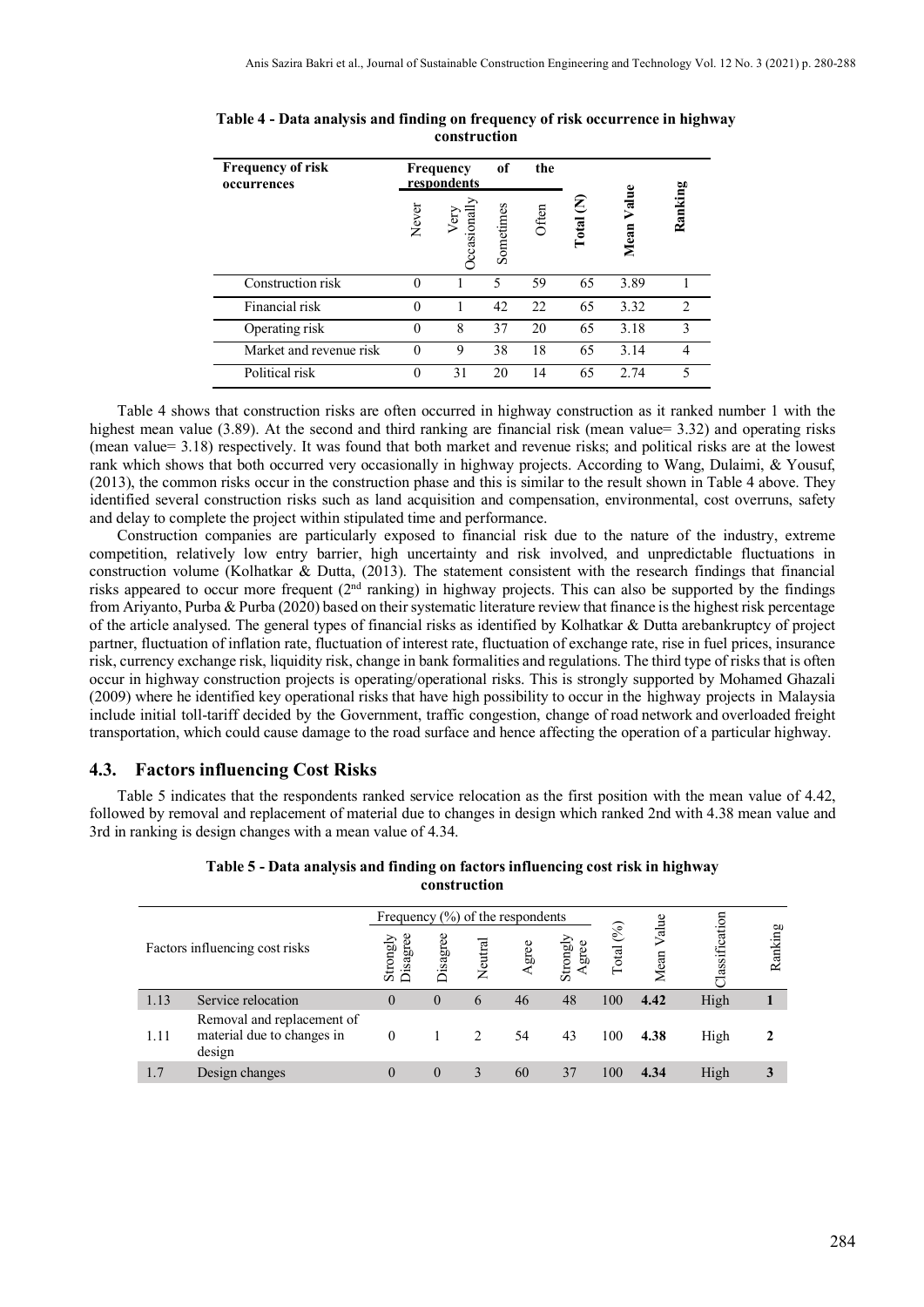| Factors influencing cost risks |                                               | Frequency $(\%)$ of the respondents |                |                |      |                   |                        |               |                       |         |
|--------------------------------|-----------------------------------------------|-------------------------------------|----------------|----------------|------|-------------------|------------------------|---------------|-----------------------|---------|
|                                |                                               | Disagree<br>Strongly                | Disagree       | Neutral        | gree | Strongly<br>Agree | $\mathscr{E}$<br>Total | Value<br>Mean | <b>Classification</b> | Ranking |
| 1.2                            | Additional works                              | $\theta$                            | $\theta$       | 3              | 63   | 34                | 100                    | 4.31          | High                  | 4       |
| 1.12                           | Design changes due to<br>environmental issues | $\theta$                            | $\theta$       | $\overline{4}$ | 68   | 28                | 100                    | 4.23          | High                  | 5       |
| 1.1                            | Price fluctuation                             | $\theta$                            | $\theta$       | 8              | 55   | 37                | 100                    | 4.21          | High                  | 6       |
| 1.6                            | Inaccurate estimates                          | $\theta$                            | $\theta$       | 18             | 71   | 11                | 100                    | 3.92          | High                  | 7       |
| 1.9                            | Increase in quantity measure                  | $\mathbf{0}$                        | 1              | 17             | 74   | 8                 | 100                    | 3.88          | High                  | 8       |
| 1.4                            | Low professional ethics                       | $\theta$                            | 9              | 32             | 25   | 34                | 100                    | 3.83          | High                  | 9       |
| 1.3                            | Delays                                        | $\theta$                            | $\overline{2}$ | 46             | 26   | 26                | 100                    | 3.77          | High                  | 10      |
| 1.8                            | Contract tender price<br>changes              | $\theta$                            | $\overline{7}$ | 65             | 23   | 5                 | 100                    | 3.25          | Moderate              | 11      |
| 1.5                            | Shortens of contract period                   | $\overline{c}$                      | 20             | 54             | 21   | 3                 | 100                    | 3.05          | Moderate              | 12      |
| 1.10                           | Latent condition                              | $\overline{7}$                      | 59             | 20             | 14   | $\theta$          | 100                    | 2.40          | Moderate              | 13      |

Anis Sazira Bakri et al., International Journal of Sustainable Construction Engineering and Technology Vol. 12 No. 3 (2021) p. 281-289

Results as shown in both Table 5 was consistent with Creedy (2005), where the design changes and service relocation are ranked in the top of the factors of cost risk in highway construction. The results were diverse with the findings from the other research where it was identified that the most significant factors of cost risks/overruns were fluctuation of material prices, cash flow and financial difficulties, and poor site management and supervision (Abdul Rahman, Hameed Memon & Abd Karim, 2013). The effect of factors of cost risks is project cost overrun. Cost overrun are defined as actual cost over budget, sometimes referred to rising costs, increased costs or budget overrun (Vu, Wang,Min, Mai, & Nguyen (2016). Understanding of risk factors can help the parties involved in highway construction projects to reduce their negative effects on the cost overrun. Inadequate finance and poor financial planning by the contractors will have an impact on project implementation which would include delays and poor quality of work (Ariyanto, Purba & Purba, 2020).

# **4.3. Factors influencing Time Risks**

|      |                                           | Frequency $(\%)$ of the respondents                                                                                                                                                                                                                                                                                                                                                                                                   |              |                |           |                       |                    |               |                |                         |
|------|-------------------------------------------|---------------------------------------------------------------------------------------------------------------------------------------------------------------------------------------------------------------------------------------------------------------------------------------------------------------------------------------------------------------------------------------------------------------------------------------|--------------|----------------|-----------|-----------------------|--------------------|---------------|----------------|-------------------------|
|      | Factors influencing time risks            | Disagree<br>Strongly                                                                                                                                                                                                                                                                                                                                                                                                                  | Disagree     | Neutral        | gree<br>₹ | Strongly<br>gree<br>⋖ | Total $(^{9}_{0})$ | Value<br>Mean | Classification | Ranking                 |
| 3.10 | Permit approval                           | $\overline{0}$                                                                                                                                                                                                                                                                                                                                                                                                                        | $\Omega$     | 4              | 11        | 85                    | 100                | 4.80          | High           | $\mathbf{1}$            |
| 3.12 | Weather condition                         | $\mathbf{0}$                                                                                                                                                                                                                                                                                                                                                                                                                          | 1            | 5              | 20        | 74                    | 100                | 4.66          | High           | $\mathbf{2}$            |
| 3.18 | Low worker's productivity                 | $\theta$                                                                                                                                                                                                                                                                                                                                                                                                                              | $\mathbf{0}$ | $\overline{4}$ | 25        | 71                    | 100                | 4.66          | High           | 3                       |
| 3.1  | Slow preparation and<br>drawings approval | 5<br>$\mathbf{0}$<br>35<br>$\mathbf{0}$<br>$\theta$<br>$\Omega$<br>68<br>$\mathbf{0}$<br>38<br>0<br>$\mathbf{0}$<br>16<br>$\overline{0}$<br>$\mathbf{0}$<br>6<br>71<br>0<br>$\theta$<br>60<br>12<br>$\boldsymbol{0}$<br>$\mathbf{0}$<br>8<br>72<br>$\mathbf{0}$<br>$\mathbf{0}$<br>68<br>10<br>83<br>$\overline{0}$<br>$\overline{0}$<br>6<br>$\mathbf{0}$<br>3<br>23<br>46<br>11<br>49<br>1<br>34<br>$\overline{0}$<br>4<br>40<br>34 | 60           | 100            | 4.55      | High                  | 4                  |               |                |                         |
| 3.3  | Design changes and error                  |                                                                                                                                                                                                                                                                                                                                                                                                                                       |              |                |           | 32                    | 100                | 4.32          | High           | $\overline{\mathbf{5}}$ |
| 3.4  | Shortage of worker                        |                                                                                                                                                                                                                                                                                                                                                                                                                                       |              |                |           | 46                    | 100                | 4.31          | High           | 6                       |
| 3.11 | Poor design                               |                                                                                                                                                                                                                                                                                                                                                                                                                                       |              |                |           | 23                    | 100                | 4.17          | High           | $7\phantom{.0}$         |
| 3.14 | Site condition                            |                                                                                                                                                                                                                                                                                                                                                                                                                                       |              |                |           | 28                    | 100                | 4.15          | High           | 8                       |
| 3.16 | Inadequate planning                       |                                                                                                                                                                                                                                                                                                                                                                                                                                       |              |                |           | 20                    | 100                | 4.12          | High           | 9                       |
| 3.13 | Material deliveries                       |                                                                                                                                                                                                                                                                                                                                                                                                                                       |              |                |           | 22                    | 100                | 4.11          | High           | 10                      |
| 3.8  | Project management issues                 |                                                                                                                                                                                                                                                                                                                                                                                                                                       |              |                |           | 11                    | 100                | 4.05          | High           | 11                      |
| 3.17 | Decision making problem of<br>the owner   |                                                                                                                                                                                                                                                                                                                                                                                                                                       |              |                |           | 28                    | 100                | 3.98          | High           | 12                      |
| 3.7  | Contractual relationship                  |                                                                                                                                                                                                                                                                                                                                                                                                                                       |              |                |           | 5                     | 100                | 3.89          | High           | 13                      |
| 3.2  | Payments delay                            |                                                                                                                                                                                                                                                                                                                                                                                                                                       |              |                |           | 22                    | 100                | 3.72          | High           | 14                      |

**Table 6 - Data analysis and finding on factors influencing time risk in highway construction**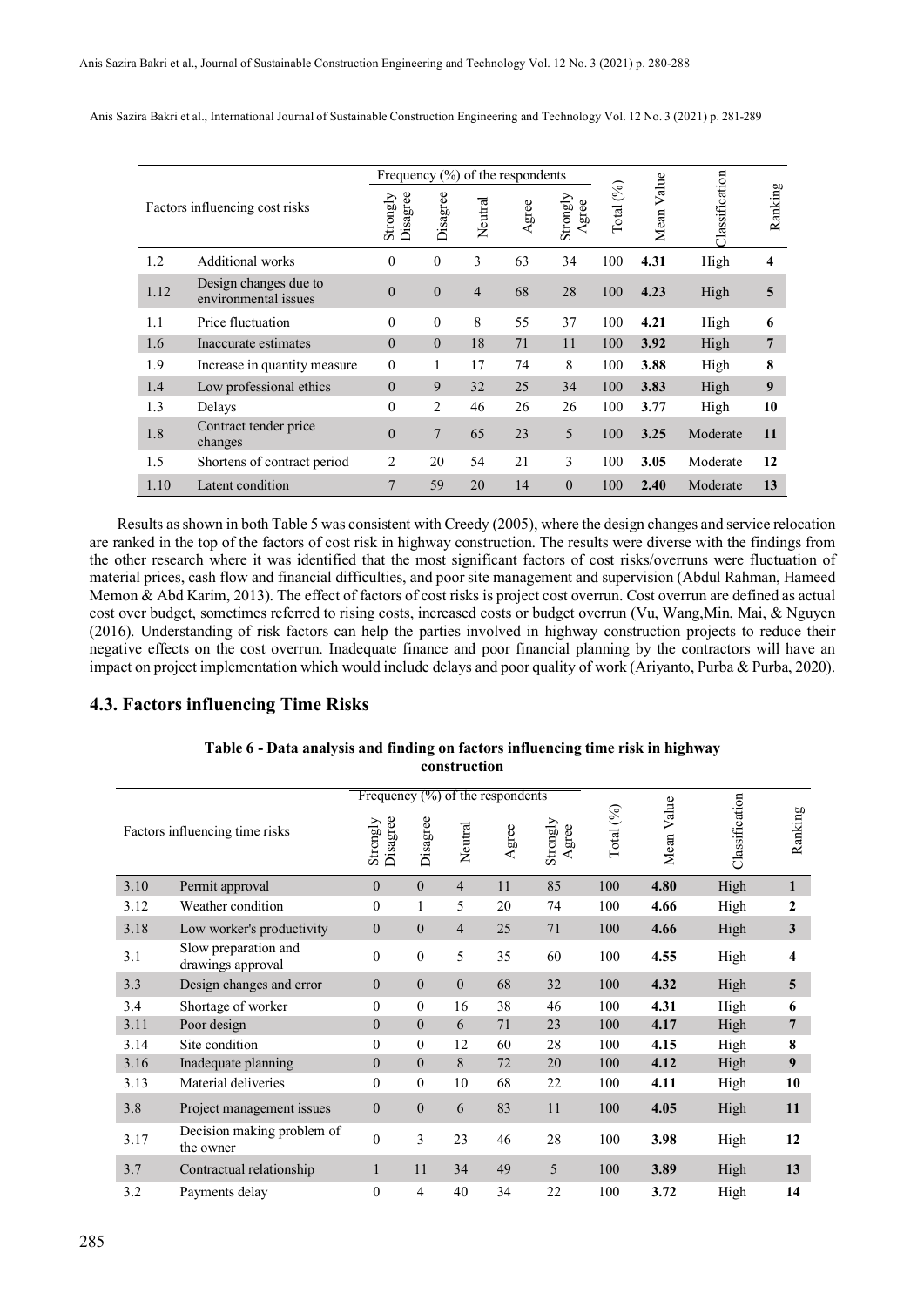| 3.6                            | Financial issues of the<br>owner            | $\overline{0}$                      | 3                           | 51      | 35    | 11                | 100            | 3.54          | Moderate       | 15      |
|--------------------------------|---------------------------------------------|-------------------------------------|-----------------------------|---------|-------|-------------------|----------------|---------------|----------------|---------|
|                                |                                             | Frequency $(\%)$ of the respondents |                             |         |       |                   |                |               |                |         |
| Factors influencing time risks |                                             | Strongly<br>Disagree                | Disagree                    | Neutral | Agree | Strongly<br>Agree | Total $(^{96}$ | Value<br>Mean | Classification | Ranking |
| 3.9                            | Financial difficulties of the<br>contractor | $\theta$                            | $\mathcal{D}_{\mathcal{L}}$ | 55      | 34    | 9                 | 100            | 3.51          | Moderate       | 16      |
| 3.15                           | Lack experience of the<br>owner             | $\overline{0}$                      | 11                          | 61      | 23    |                   | 100            | 3.22          | Moderate       | 17      |
| 3.5                            | Poor workmanship                            | 0                                   | 32                          | 45      | 22    |                   | 100            | 2.92          | Moderate       | 18      |

The respondents were responding to a question based on their involvement and experiences towards the factors affecting the time risk in highway construction. There were 18 factors affective time risks that were analysed and ranked accordingly. Table 6 indicates that the respondents ranked permit approval as the first position with the mean value of 4.80, followed by weather condition which ranked 2nd with 4.66 mean value and 3rd in ranking is low worker's productivity with a mean value of 4.66. The results revealed from this research relatively different as found byKaming, Olomolaiye, Holt & Harris (2010) which are the critical factors affecting time risk are design changes and inadequate planning. However, one of the factors found similar to Kaming, Olomolaiye, Holt & Harris (2010) is poor labour productivity. Meanwhile as found by Sy, Likhitruangsilp, Onishi and Nguyen (2016), approval of permit becamethe important factor that mostly affect the time risk in highway construction and thus significantly in line with this research. Hameed Memon, Abdul Rahman, Abdullah & Abdul Aziz (2011) indicates that cash flow and financial difficulties faced by contractors is very critical besides other causes such as contractors poor site management, shortageof site workers and ineffective planning and scheduling. Other researchers supported that there are more than fifteen

(15) factors that can affected the time risk in highway construction (Assaf et.al, 2006; Faridi & El-Sayegh, 2006). Results of the research done by Mahmoud Sharaf & Abdelwahab in 2015, indicate that the most significant risk factors affecting highway construction in Egypt are delay in making decision and land acquisition. It was also similar to what discovered by Tawalare in 2019 where the critical risk factors in Indian highway constructions are as follows: change of scope of work, land acquisition delay, poor preliminary soil information and investigations, schedule delay caused by rejection of unqualified materials and change orders by political pressure. All these factors were very common in influencing the time risks in highway construction.

#### **5. Conclusion**

This research has successfully achieved its aim and objectives. It has analysed and explored the potential risks involved in highway construction, identified the factors affecting project risk and measured the criticality of factors affecting project risk for highway construction project. In a nutshell, at the end of this research paper, the impact of factors influencing cost risk and time risk in relation to project objectives, finally serve as a framework and initiative and also strategies to promote and contribute to the highway construction sector. This classification of risks will be beneficial to contractors, clients and other project participants of highway projects to decide appropriate risk mitigation strategies for each category of risk particularly time and cost risks. In addition to providing additional insights into the existing highway construction body of knowledge, the findings of this study also offer references for assisting researchers and practitioners in promoting highway construction project success by understanding the critical factors of time and cost risks.

#### **Acknowledgement**

The authors would like to thank Universiti Teknologi MARA for this research. We are grateful to all of those with whom we have had the pleasure to work during this and other related projects.

# **References**

- Abdul Rahman, I., Hameed Memon, A. and Abd Karim, AT., (2013) Significant factors causing cost overruns in large construction projects in Malaysia. Journal of Applied Science 13 (2): 286-293.
- Al-Najjar, & Janura, K. (2008) Factors Influencing Time and Cost Overruns on Construction Projects in the Gaza Strip. Gaza: Islamic University.
- Aljohani, A. Ahiaga-Dagbui, D. & Moore, D. (2017) Construction Projects Cost Overrun: What Does the Literature Tell Us?. International Journal of Innovation, Management and Technology, Vol. 8, No. 2, April 2017

Angelo, W., & Reina, P. (2002) Megaprojects Need More Study Up to Avoid Cost Overruns.

Ariyanto, I.N., Purba, H.H. and Purba, A. (2020) A Systematic Review and Analysis of Risk Assessment in Highway Construction Projects. Operational Research in Engineering Sciences: Theory and Applications Vol. 3, Issue 3, 2020, pp. 29-47 ISSN: 2620-1607 eISSN: 2620-17

Assaf, S., A, K., & M, H. (2006). Causes of Delay in Large Construction Projects. ASCE Journal Management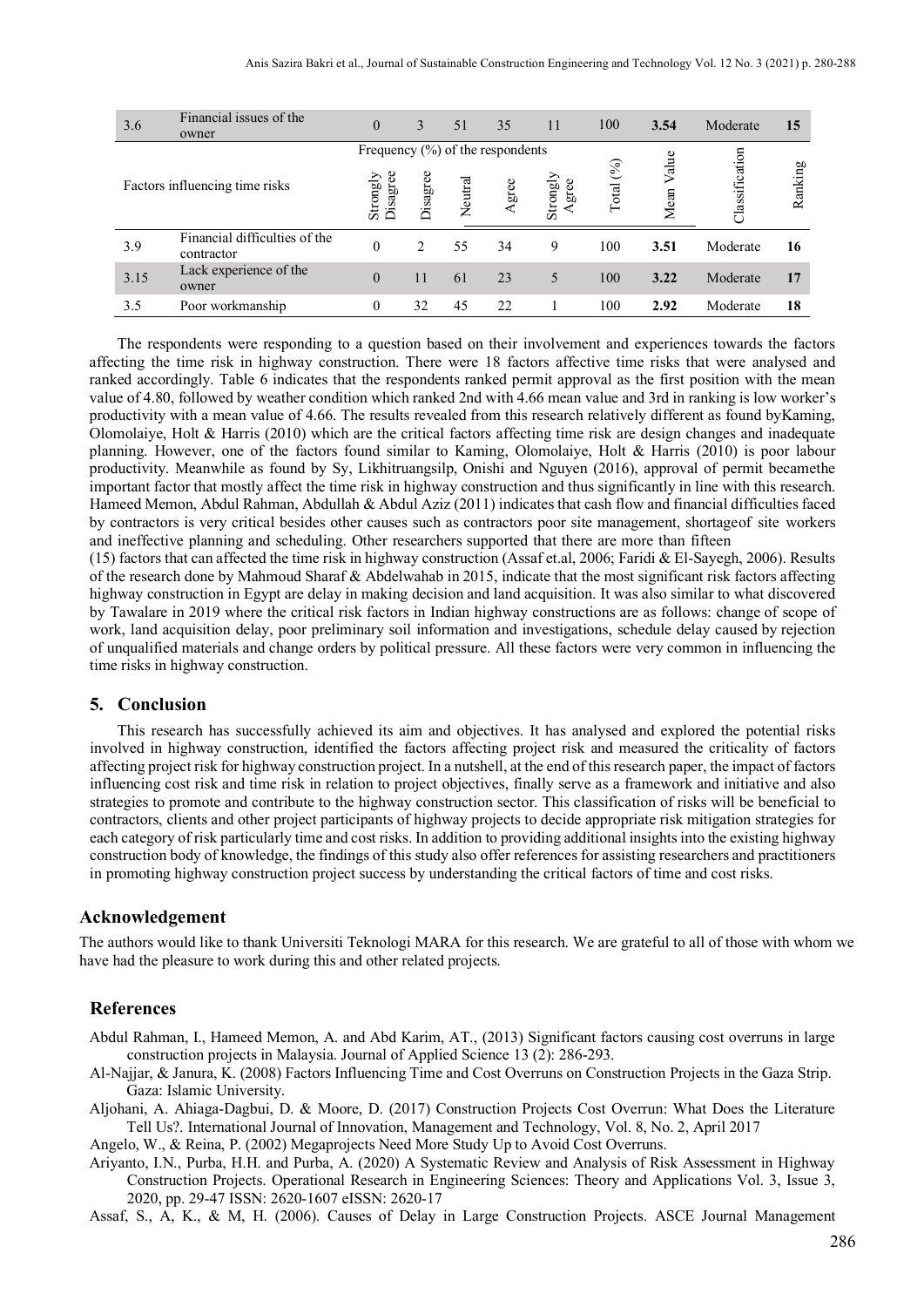Engineering, 349-357.

Bank Negara Malaysia (2018) Bank Negara Malaysia Quarterly Bulletin Q4 2018 (Malaysia)

- Cantarelli CC, Flyvbjerg B, Wee van B, Molin EJE. (2009) Lock-in and its influence on the project performance of largescale transportation infrastructure projects. Investigating the way in which lock-in can emerge and affect cost overruns. Washington: Transportation Research Board; 2009.
- Creedy, G. D., Skitmore, M., & Wong, J. K. (2010) Evaluation of Risks Factors Leading to Cost Overrun in Deliveery of Highway Construction Projects. Journal of Construcion Engineering and Management, Vol.125, No.5, pp.528- 536.
- Donaldson, D (2018) Railroads of the Raj: Estimating the impact of transportation infrastructure. American Economic Review 108 (4-5) 899-934
- Enhassi, A., Arain, F., & Al-Raee. (2010) Causes of Variation Orders in Construction Projects in the Gaza Strip. Journal of Civil Engineering and Management, Vol.16, No.4, 540-551.
- Faridi, A., & El-Sayegh, S. (2006) Significant Factors Causing Delay in the UAE. Journal of Construction Management and Economic, Vol.24, No.11, pp.1167-1176.
- Flyvbjerg B, Skamris Holm MK, Buhl SL. (2004) What Causes Cost Overrun in Transport Infrastructure Projects? Transport Reviews 2004;24(1):3–18.
- Goh, C., & Abdul-Rahman, H. (2013) The Identification and Management of Major Risks in The Malaysian Construction Industry. Journal of Construction in Developing Countries, 18(1), 19-32.
- Hameed Memon, A., Abdul Rahman, I., Abdullah M.R. and Abdul Aziz, A.A. (2011) Time Overrun in Construction Projects from the Perspective of Project Management Consultant (PMC). Journal of Surveying, Construction & Property Vol. 2 Issue 1.
- Kaming, P., Olomolaiye, P., Holt, G., & Harris, C. (2010) Factors Influencing Construction Time and Cost Overruns on High-Rise Projects in Indonesia. Construction Management and Economic, 285-94.
- KarimiAzari, A., Mousavi, N., Mousavi, S. F., & Hosseini, S. (2011) Risk assessment model selection in construction industry. Expert Systems with Applications, 38(8), 9105-9111.
- Kazaz, A., & Ulubeyli, S. (2012) Just in Time in Construction Projects: A Case Study. Proceedings of the Creative Construction Conference (pp. pp 426-435). Budapest: Hungary.
- Kolhatkar, M.J. and Dutta, A.B. (2013) Financial Risks And Construction Projects. International Journal of Application or Innovation in Engineering & Management (IJAIEM) Volume 2, Issue 11, November 2013
- Loosemore, M., Raftery, J., Reilly, C., & Higgon, D. (2006) Risk Management in Projects. Oxon, UK: Taylor and Francis.
- Mahamid. I. (2011) Risk Matrix for Factors Affecting Time Delay in Road Construction Projects; Owners' Perspective'. Engineering, Construction and Architectural Management, Vol.8, No. 6, pp 609-617.
- Mahamid, I. (2013) Common Risks Affecting Time Overrun in Road Construction Projects in Palestine: Contractors Perspective. Australasian Journal of Construction Economics and Buildings, Vol.13, No. 2, pp45-53.
- Mahmoud Sharaf, M.M and Abdelwahab H.T. (2015) Analysis of Risk Factors for Highway Construction Projects in Egypt. Journal of Civil Engineering and Architecture 9 (2015) 526-533.
- Mohamed Ghazali, F.E. (2009) Operational Risks for Highway Projects in Malaysia Proceedings of World Academy of Science, Engineering and Technology Volume 41 May 2009 ISSN: 2070-3740
- PMBOK, 5th ed (2013). A Guide to the Project Management Body of Knowledge. Project Management Institute.
- Prasertrungruang,T., & Hadikusumo, B.H.W. (2007) Heavy equipment management practices and problems in Thai highway contractors. Journal of Engineering Construction, Architectural and Management, 14 (3), pp. 228–241
- Ramanathan, C., Narayanan, S., & Idrus, A. (2012) Construction Delays Causing Risks on Time and Cost-a Critical Review. Australasian Journal of Construction Economics and Building 2(1), 37-57.
- Riaz, S., Martin, S., & Cheung, Y. (2011) The Use of Supply Chain Management to Reduce Delays: Malysian Public Sector Construction Projects. Proceedings of the 6th Nordic Conference on Construction Economics and Organisation in Society Volume 2 (pp. 403-414). Conpenhagen, Denmark: Danish Building Research Institutem Aalborg University.
- Riazi, M., & Fiona, L. (2013) Public Sector Project Delay: The Malaysian Perspective and The Way Forward. In Kajewski, Stephen L., Manley, Karen & Hampson, Keith D.(Eds). Proceedings of the 19th CIB World Building Congress. Brisbane: Construction and Society, Queensland University of Technology, Brisbane Convention & Exhibition Centre, QLD, Australia.
- Suresh, S., M. Bashir, A. and Olomolaiye, P.O. (2011) A protocol for lean construction in developing countries. SPON Press. NewYork.
- Sy, D. T, Likhitruangsilp, V, Onishi, M and Nguyen, P.T (2016) Impacts of risk factors on the performance of publicprivate partnership transportation projects in vietnam. ASEAN Engineering Journal Part C, Vol 5 No 1 (2016), ISSN 2286-8151 p.64
- Tawalare, A. (2019) Identification of Risks for Indian Highway Construction. IOP Conference Series: Materials Science and Engineering, Volume 471, Issue 10
- The Report: Malaysia 2016. Oxford Business Group, <https://oxfordbusinessgroup.com/malaysia-2016>
- Vu, H.A., Wang, J.Q., Min, L.X., Mai, S.H. and Nguyen, H.P. (2016) Research on Cost Overrun Risk of Construction Phase of Vietnam Highway International Contracting Project. Engineering, 8, 86-98.